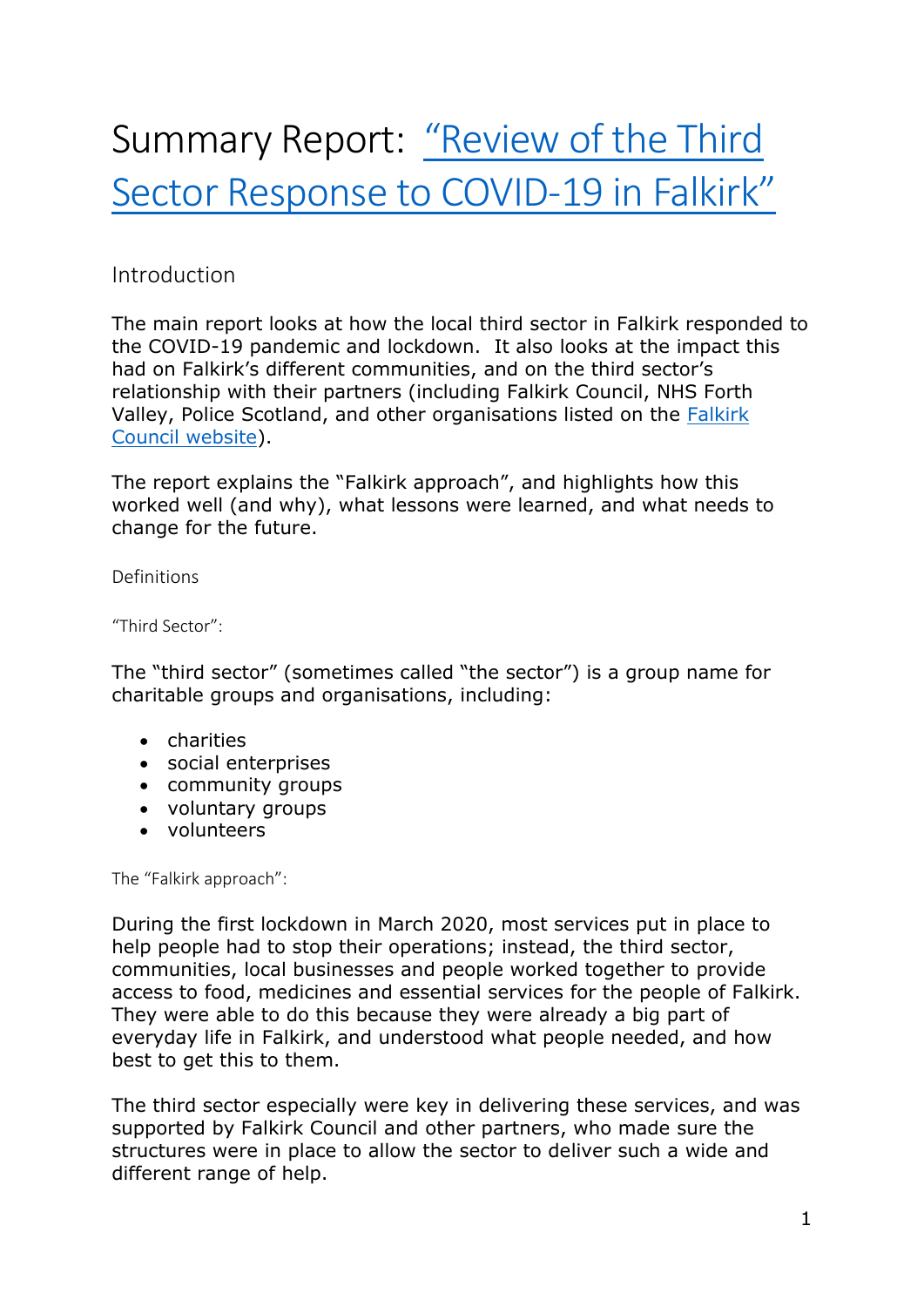This is referred to as the "Falkirk approach", or the "enabling approach", in the main report.

Successes: What Worked Well, And Why

The Third Sector

The report praises the third sector for how quickly the sector acted to support local people at the very start of the COVID-19 pandemic and lockdown, and the focus on "getting things done". It also covers the sector's successes:

- Working with Falkirk Council's Support for People (SfP) team and the Emergency Food Project to get food to people who couldn't get any.
- Realising there was a difference between people who could not afford food (who might have been struggling with money before the pandemic), and those who could afford food but needed help to get shopping (because they were shielding, for example).
- Changing and updating the support they offered because of this, and offering different support to meet different needs around food (including hot or cooked food, and children's lunches).
- Creating new services for shopping and prescription collections.
- Working together to make sure that different groups were not giving the same support in the same area; everyone contributed information and resources where needed but did not try to do everything everywhere.
	- o Groups offered unused venues, volunteers and transport to others who needed it.
- Keeping their "normal" support services running, but finding ways to do it safely (by offering Zoom groups and telephone calls with volunteers instead of meetings), and creating new ways to help communities when other services had to stop.
- Adapting quickly to technology (including Zoom and social media) to still reach people.

This all helped the sector develop relationships with people in communities, sometimes even reaching a new, bigger audience. It also meant they were able to see what was working, what else was needed, and if there was a local way to help, or if this was a sign of a bigger problem.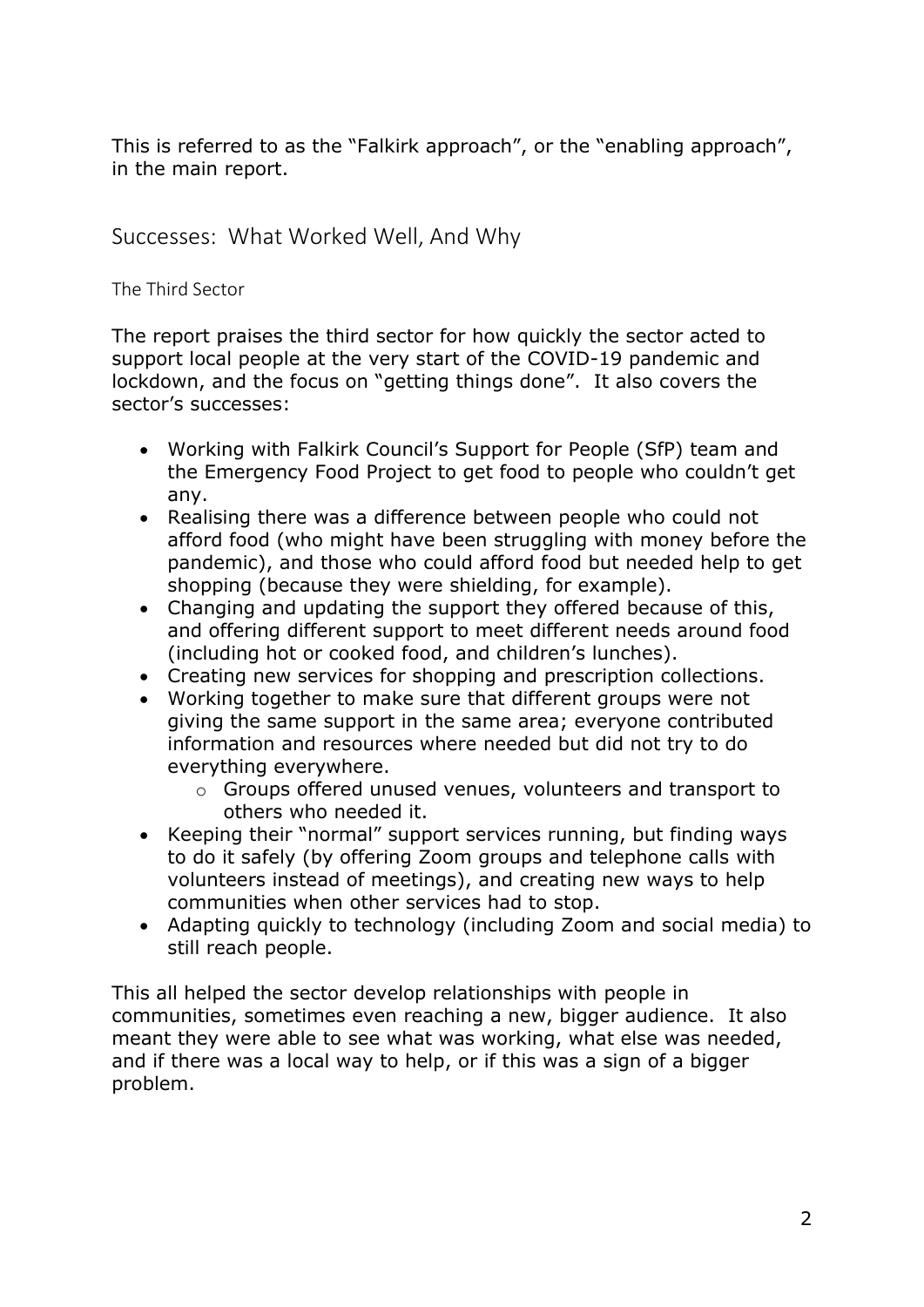#### Third Sector Interface

As the [third sector interface](https://www.gov.scot/policies/third-sector/third-sector-interfaces/) (TSI) for the entire Falkirk and District area, [CVS Falkirk's](https://www.cvsfalkirk.org.uk/about-us/) job is to support the local third sector to be strong and active. It was the same during the pandemic, whether they were existing groups changing how they helped people, or new groups who were created because of the impact of lockdown.

According to the report, CVS Falkirk "played a critical role" in helping the third sector come together and support communities across Falkirk:

- Volunteering set up a volunteer centre to help the sector find volunteers from the incredible public response, and to keep in touch with people who wanted to volunteer.
- Funding helped bring almost  $E1$  million of funding to local groups during the pandemic (including an expenses fund for volunteers).
- Information set up an online Third Sector Response Forum through Zoom, and an online hub of resources, funding information and support available across Falkirk.

#### Partners

Partners realised that they had to work differently during the pandemic, and they did – they showed that they trusted the third sector, and CVS Falkirk, to help communities:

- They put support structures in place and worked quickly when their help was needed, but recognised the sector's relationship with their communities and that they knew what was needed.
- They changed a lot of their processes and ways of working to get resources and funding to the sector as quickly as possible.
- They worked quickly when the sector needed them, including giving extra funding for the Emergency Food Project.
- With the sector, they were an active part in the Co-ordinating Group, which focused on resolving issues with solutions.
- Falkirk Council set up the SfP team, with contribution from the sector around providing information and adding support services to its resources.

These practical changes have made a lot of joint working easier and simpler.

Impact on the Communities

The Falkirk approach, with local groups leading local response, has meant: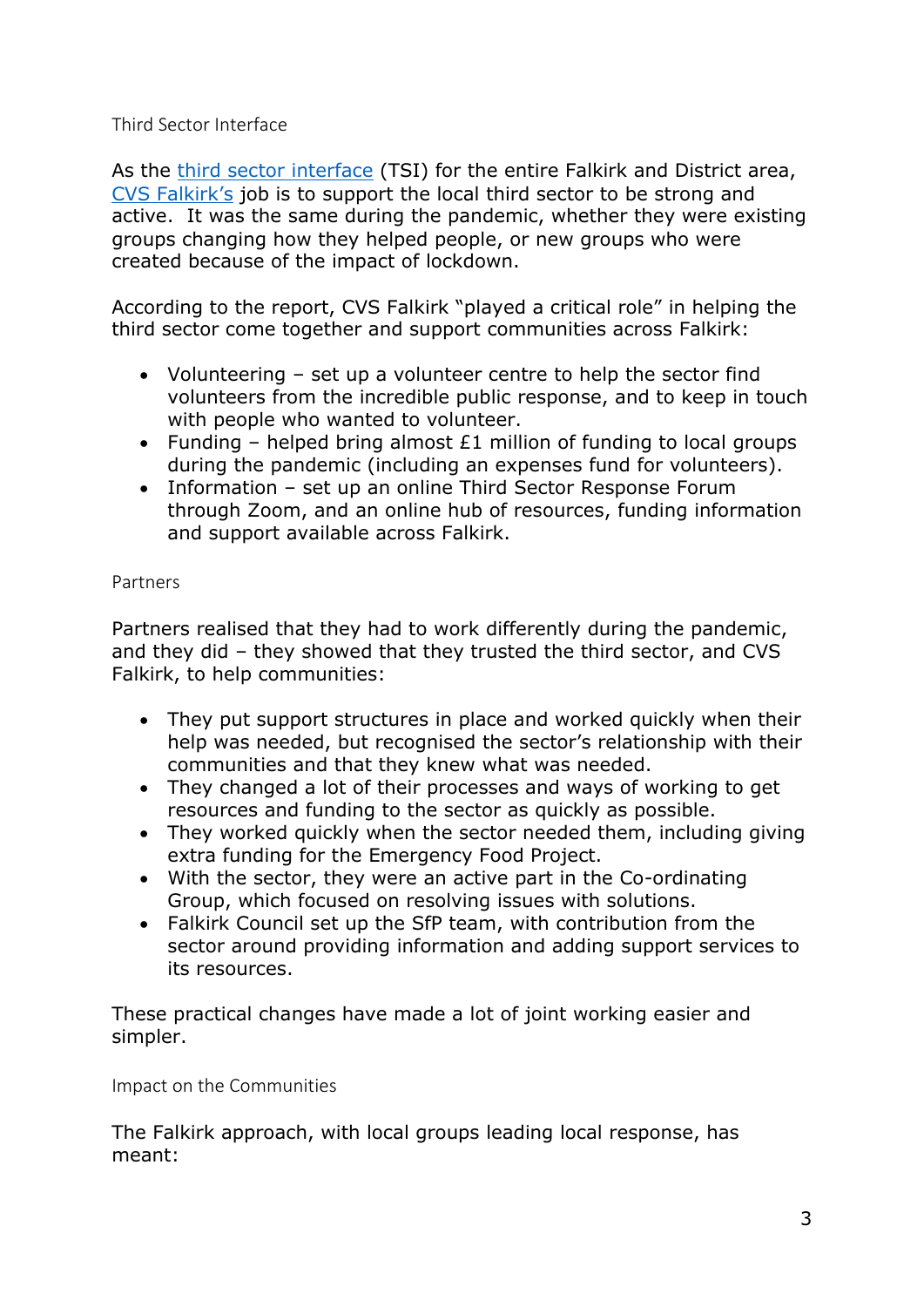- Third sector groups and organisations are stronger.
- Communities are stronger, and they know where and how to get help.
- People are more involved in their communities, and more willing to help others.
- There is a better understanding of what communities, volunteers, and the third sector can do, of their "value", and how easy it is to get involved.

Challenges and Lessons Learned

### Challenges and Issues

The report highlights issues and challenges during the Falkirk approach:

- There were lots of different groups and organisations of different sizes and abilities working to help people during the pandemic.
- They all had different ways of working (because they worked in different communities with different needs).
- This all meant it was harder to find answers to common problems, and longer term fixes.
- There was no one network strong enough to pull everyone together on one topic (for example, providing food and solving food poverty).
- Many council buildings were closed due to the pandemic, leaving a lot of third sector groups without places to act as a base.
- There was a lack of information from partners at key stages, especially compared to the third sector.
- As organisations, partners were slower to adapt to technology, which made working together more difficult.
- Moving services and support online has been useful for many people, but it has also highlighted the existing "digital divide", where people who are not online are possibly left out.
- Many third sector organisations lost income from donations or their shops being closed, but still had to pay costs.

Lessons Learned:

The report suggests that:

- Everyone needs to understand the demand for food is it because of access, or poverty?
- Partners should look at how they can support the sector better when it comes to finding and helping the most vulnerable people, and learning the best ways to share information.
- Falkirk Council and the other partners should look at and analyse the buildings and other resources used by the sector and